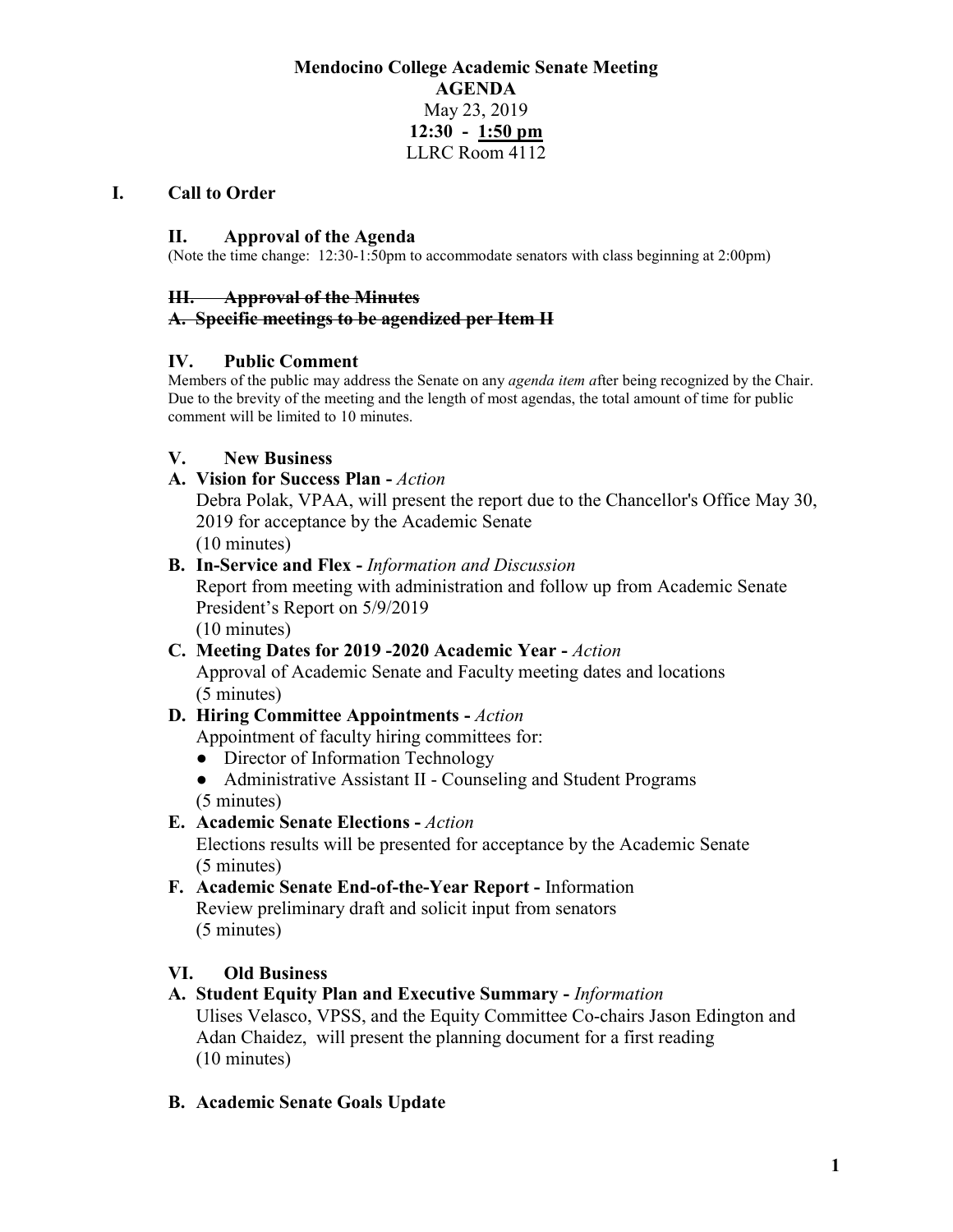(10 minutes)

- **Goal #1 Constitution / Bylaw Revisions -** *Action*  Recommendation to approve the Bylaws as presented
- **Goal #2 Minimum Qualifications -** *Discussion* Continued review of Board Policy 7211 and Administrative Procedure 7211.1 <https://www.mendocino.edu/sites/default/files/bp7211.pdf> <https://www.mendocino.edu/sites/default/files/ap7211.1.pdf>
- **Goal #3 Hiring Committees -** *Discussion*  Continued review of Board Policy 7120 and Administrative Procedure 701.1 [https://www.mendocino.edu/sites/default/files/docs/BOT/Policies/bp7120\\_.pdf](https://www.mendocino.edu/sites/default/files/docs/BOT/Policies/bp7120_.pdf) <https://www.mendocino.edu/sites/default/files/docs/BOT/Procedures/ap701.1.pdf>

### **VII. Committee Reports**

#### **A. Staffing Committee -** Senator Rodney Grisanti

Discussion of recent committee activities (10 minutes)

#### **B. Curriculum Committee**  Year-end summary report and discussion (10 minutes)

### **VIII. Standing Items**

### **A. Guided Pathways**

Report form Guided Pathways Leadership meeting (May 8) and Course Mapping Workshop (May 17)

(5 minutes)

## **B. Accreditation**

Report from meeting of May 15, 2019 and next steps

### **C. Assembly Bill 705 Report -** Ginny Buccelli

Professional development activities for math and English faculty during the Spring 2019 semester:

[https://drive.google.com/file/d/1BjPgZwqj6akahP5YSQeUljol3uSyTNnl/view?usp=s](https://drive.google.com/file/d/1BjPgZwqj6akahP5YSQeUljol3uSyTNnl/view?usp=sharing) [haring](https://drive.google.com/file/d/1BjPgZwqj6akahP5YSQeUljol3uSyTNnl/view?usp=sharing)

(10 minutes)

### **IX. Senate Reports**

(5 minutes)

### **A. President Indermill**

#### **X. Open Forum**

Members of the public, as well as senators, may address the senate with comments that are within the purview of the Academic Senate. The total amount of time allotted will be determined and announced by the chair based upon the scheduled adjournment time.

#### **XI. Adjournment**

### **Academic Senate Meeting May 23, 2019**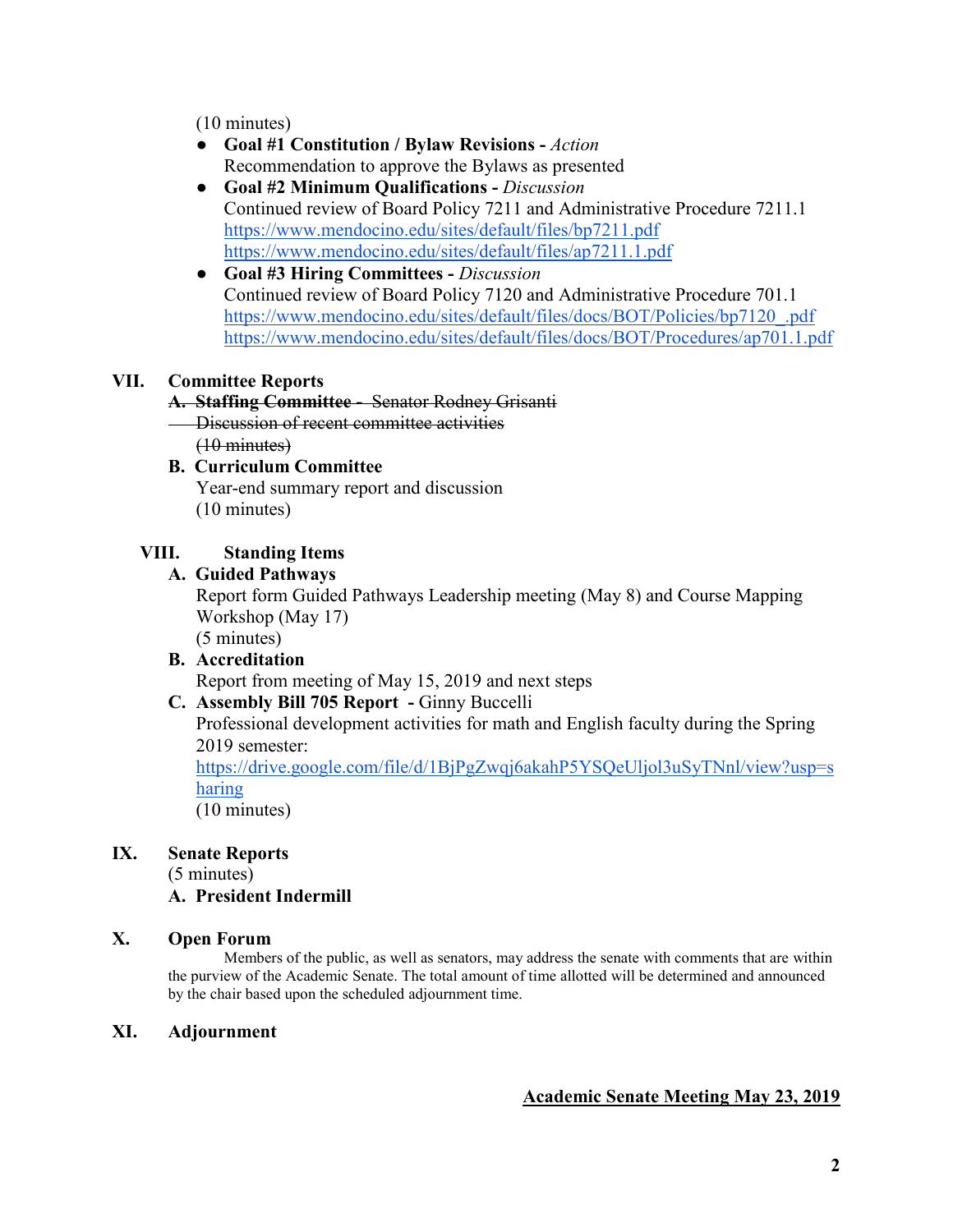### **Vision for Success Plan**

This report was introduced at the May 9, 2019 Academic Senate meeting during Open Forum. It has been discussed in the Educational Action Planning and Planning and Budgeting committees. The goals have been established primarily by EAP based on existing data and institutional strategic goals. The Board of Trustees approved this report at the last meeting (May 15).

• https://drive.google.com/file/d/139xTef1velqKXvGTiENfc 63Jg-BcJox/view?usp=sharing

Recommendation is to "accept" the report, as presented. This means the Academic Senate President will sign off that participatory governance has occurred in the development of the has and the Academic Senate concurs with the contents of the report.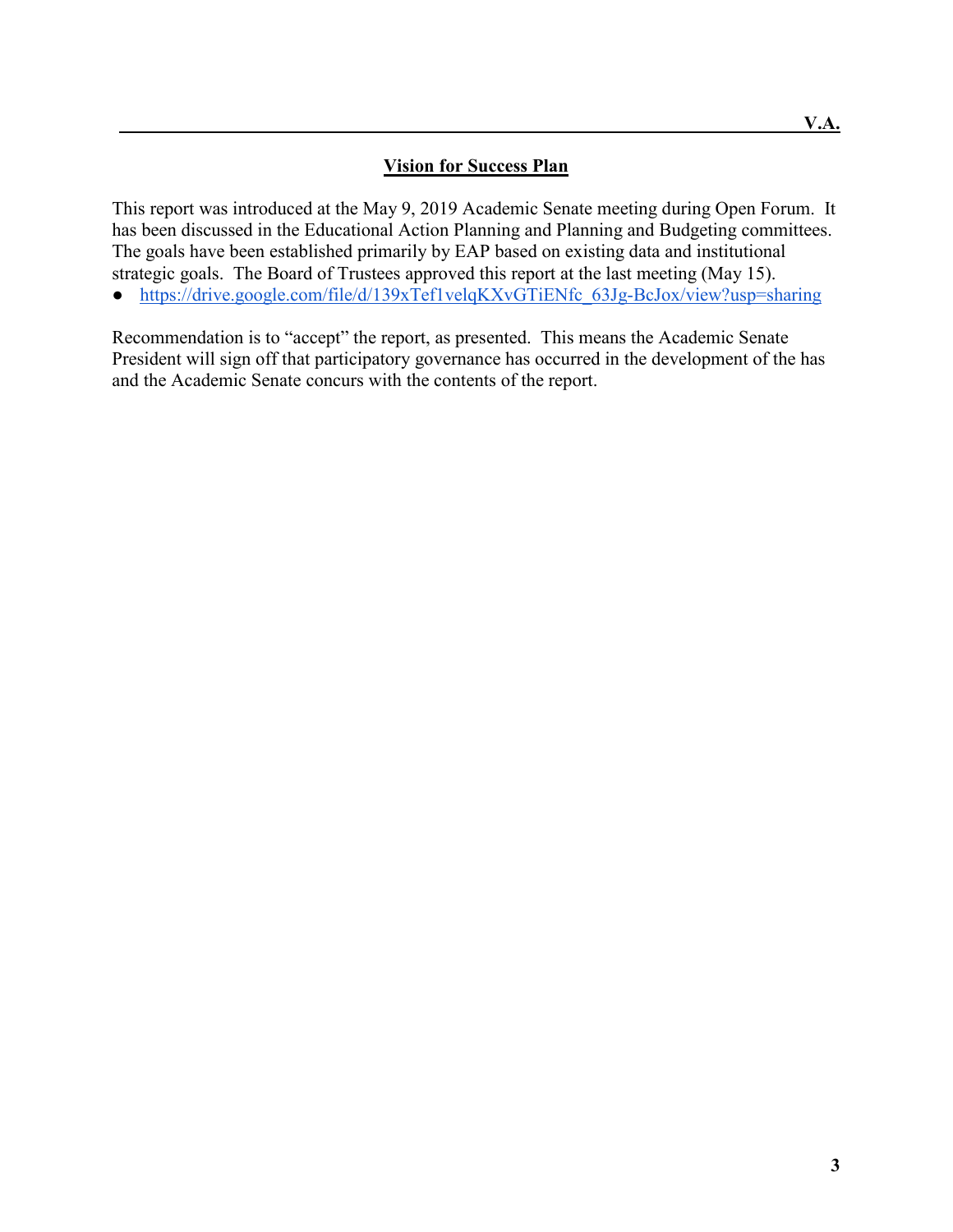#### **In-Service and Flex** *Information and Discussion*

President Indermill and Vice President Gehrman will report on a meeting with Vice Presidents Polak and Velasco from May 21, 2019 regarding the faculty's ongoing requests to be more involved with planning of professional development activities during in-service. In addition, the following is an excerpt from the Academic Senates President's report from April 4, 2019 about the issue:

### **Flex Committee Follow Up**

I (we) received an email from Leslie Banta, Chair of the Flex Committee, inquiring about a report she made to the Academic senate in Fall of 2017. The approved Academic Senate Minutes November 11, 2017 contain this information about her report:

• Excerpt from the minutes:

### FLEX Committee Report

*Summary comments and Report Highlights from Leslie Banta:*

- All members on the committee are new
- Not many changes have been made to the FLEX handbook, mainly clarifications – in general FLEX rules are pretty well understood
- Committee talked about conducting a more intensive review of the handbook in the future
- The FLEX Committee is asking for the Academic Senate to Support their recommendations, specifically that the FLEX committee be included in the planning of In-Service days and that those 2 days be limited to 6 hours each as per contract. (Details are in the written report.) 2 I
- FLEX committee is happy to survey the faculty (regarding In-Service topics) if the Senate wants
- Strongly recommends that there be Faculty evaluations of In-Service days
- The attachment included in the minutes follows: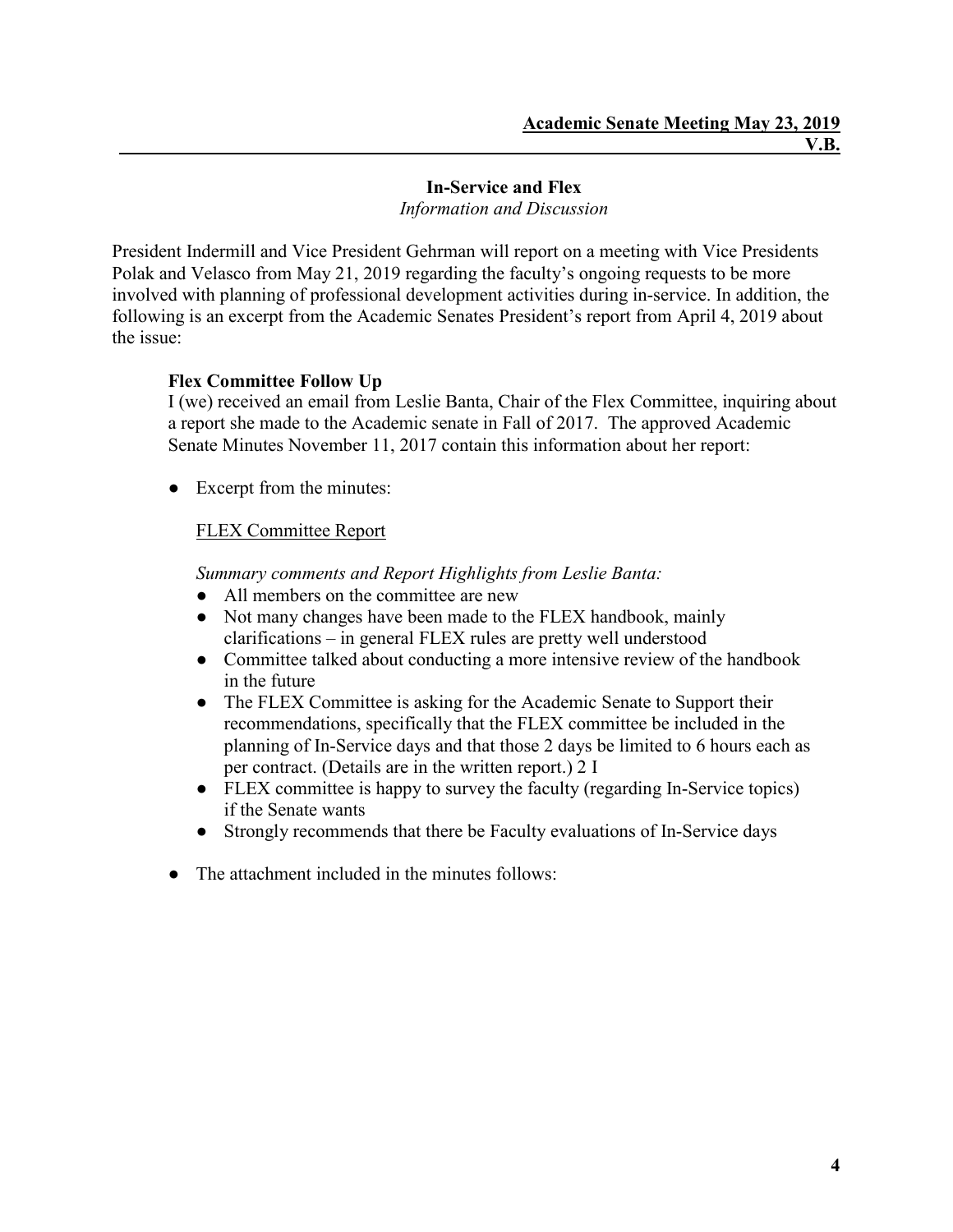#### 11-16-2017 ATTACHMENT 1

Flex Committee Report to the Academic Senate Fall 2017

Committee Members: Leslie Banta (chair), Jody Gehrman, Roger Hock

The committee worked over the summer to revise the Flex Handbook for clarity and readability. As required in section 7.9.4 of the CBA, we did so in consultation with interim VP Polak and HR Director Meyer. Additionally, because flex is a contractual obligation, we consulted with MCFT Pres. Warf and Chief Negotiator Rawlinson. The process was fairly easy and straight-forward with all parties working toward a focused goal. Changes included revised submission timelines (adding an additional week for faculty) and a proportional flex allotment for those on professional development or load bank leaves. Additionally, a percentage allotment was made for specific types of wellness activities.

The committee has overseen its first full batch of flex agreement requests. We asked for clarification when needed to assure that the flex guidelines were appropriately met.

The committee has discussed professional development opportunities on campus and has some specific requests of the Academic Senate in this regard.

- Per the flex handbook, the Flex Committee, in conjunction with the Academic Senate, plans the activities for in-service days (pg. 2). The Flex Committee respectfully requests that we be included in such planning.
	- o The Guidelines for the Implementation of the Flexible Calendar Program provided by the ASCCC state that "Faculty should not be subject to attendance mandatory activities or days unless agreed to by a shared governance process".
	- o The Flex Committee feels that, in recent years, the in-service days have become increasingly driven by Administration rather than by the needs of faculty. Suggestions for improving in-service include:
		- Surveying the faculty for activities they would like to see.
		- Returning to faculty designed and led activities after the first morning general session.
		- " Including input from the Flex Committee in representing the faculty interest during the in-service planning process.
		- A faculty evaluation of the in-service activities that includes what participants think about the activities, what faculty feel that they got out of the in-service activities, and whether or not knowledge gained through in-service activities will be used to modify what they do on a day-to-day basis (Title 5, section 55730(d)).
- The CBA (7.1) and the Flex Handbook (pages 2-3) note that a flex day is comprised of 6 hours. This is in line with the Guidelines for the Implementation of the Flexible Calendar Program provided by the ASCCC (sect. 2A). Our last in-service flex day was scheduled for more than 6 hours. The Flex Committee would like to see the 6-hour day implemented for the two scheduled in-service days.

The Flex Committee looks forward to working with the Academic Senate to support meaningful professional development activities for our faculty.

Respectfully,

Leslie Banta

Flex Committee Chair

While I do not see any other reference of this report from the Flex Committee or the Academic Senate, I think we need to address a concern/request that comes from faculty. But there are some necessary clarifications. First the Academic Senate, via the President and Vice-President have been engaged in discussions with the Vice President of Academic Affairs Debra Polak since this report was given to the senate. Past President Jason Edington and I (as Vice President) expressed our desire to have more faculty involvement in the planning of In Service and the need to have it focus on professional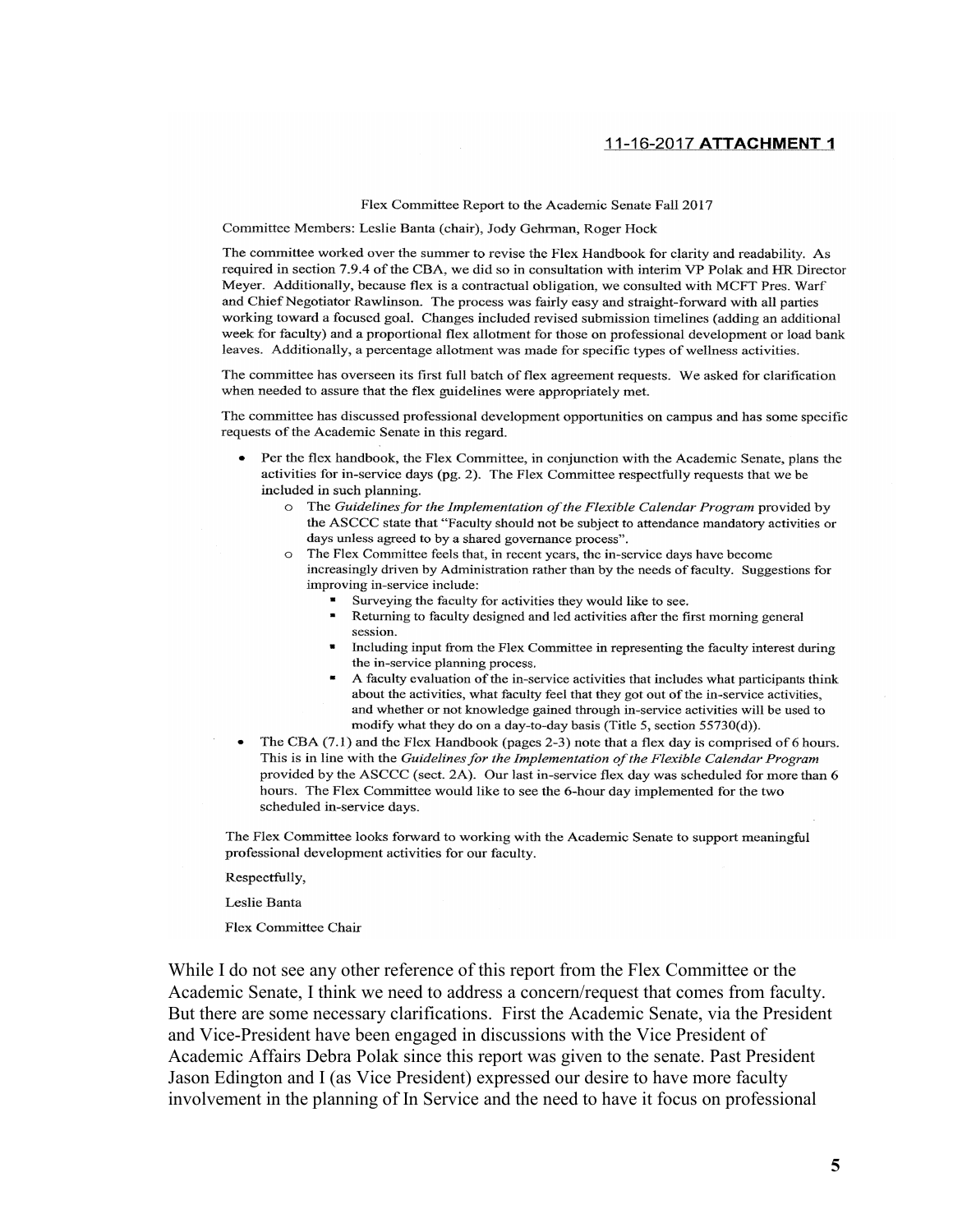development as it relates to teaching. Likewise, Vice President Gehrman and I have continued these discussions with Polak and now, Vice President of Student Services, Ulises Velasco.

In addition, the Collective Bargaining Agreement (CBA) states the two mandatory professional development / flex days (Inservie) are "district-organized" (Article 7.1). This has not changed since the first CBA was ratified. There is nothing in the CBA indicating faculty have the responsibility to organize inservice sessions. It is my understanding the District considers only the time when sessions are actually occurring towards the six hour requirement (for example the lunch hour is not included). Fall 2018 and Spring 2019 inservice meetings were 6 hours.

While there has not been a formal request made to faculty regarding topics of interest there have been some informal discussions of this at a few faculty meetings. Some of the suggestion from the Flex Committee seem to be the responsibility of the Professional Development Committee which has not met, to my knowledge, in over two years. The most recent Professional Development Committee description (approved by the committee for 2016-17) includes making recommendations for professional development activities based on Program Review information. I will add this to an upcoming faculty meeting agenda to generate suggestions for inservice and remind faculty to include their needs in Program Review. In addition, I will request the Professional Development Committee meet before the end of the semester.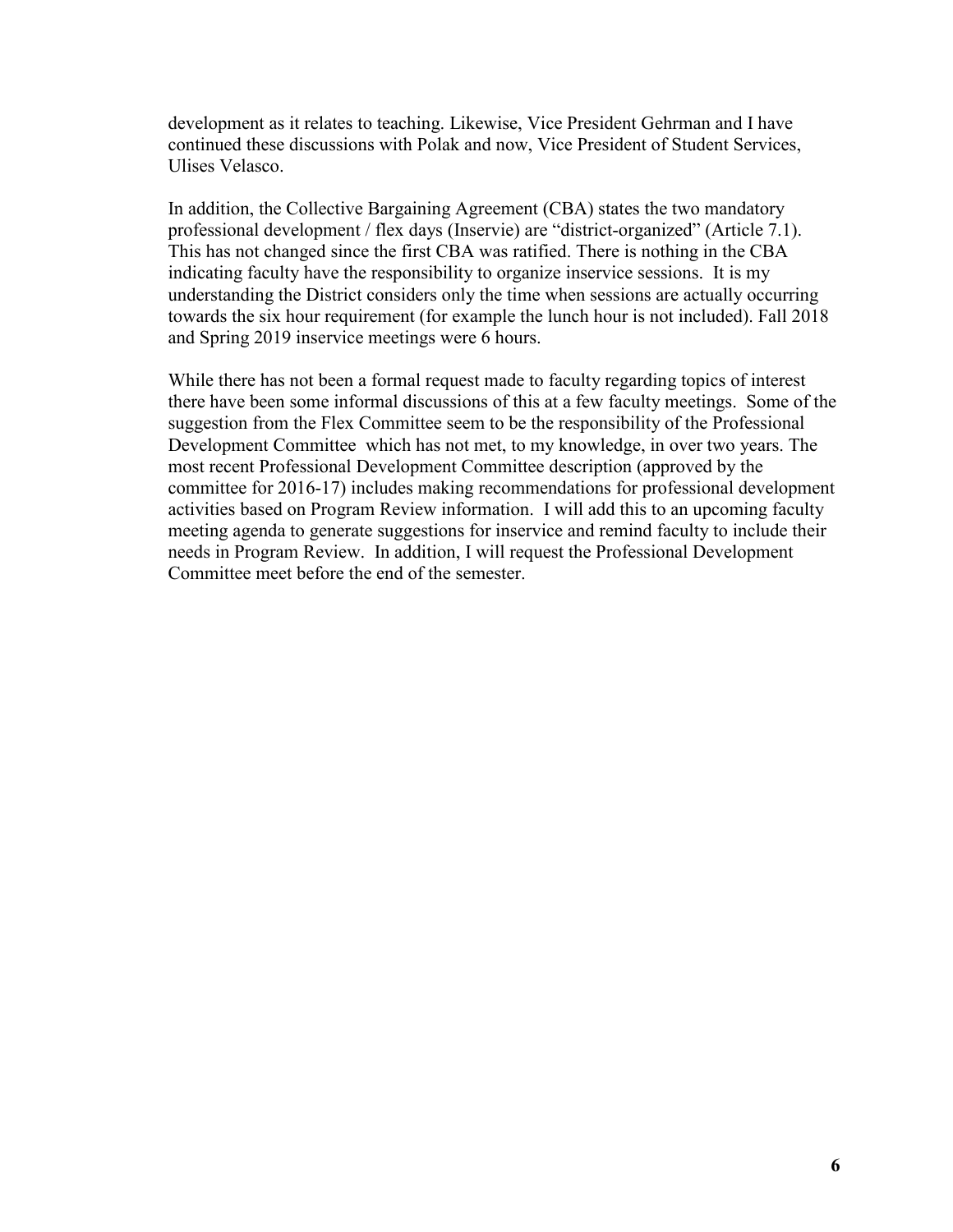### **Meeting Dates for 2019 -2020 Academic Year**

Following are the suggested dates for the Academic Senate and Faculty meetings. All Academic Senate meetings are to be held from 12:30-1:50pm in LLRC 4210. Faculty meetings\*\* are to be held 12:30-1:20pm in locations are to be determined.

| Fall 2019       |               | Spring 2020          | Spring |
|-----------------|---------------|----------------------|--------|
| 2020            |               |                      |        |
|                 |               | Alternative          |        |
| August 29       | January 23    |                      |        |
| September 5 **  | February 6 ** |                      |        |
| September 12    | February 13   |                      |        |
| September 26    | March $5$ **  |                      |        |
| October 3 **    | March 12      |                      |        |
| October 10      | March 26      |                      |        |
| October 24      |               | April 2 **           |        |
| November $7$ ** |               | April 16             |        |
|                 |               | April 23             |        |
| November 14     |               | April 30             | May 7  |
| December 5      |               | May 7 ** May $14$ ** |        |
|                 |               | May 14               |        |

The following dates are suggested for the Academic Senate Planning Retreat: August 13, Tuesday August 8, Thursday August 24, Saturday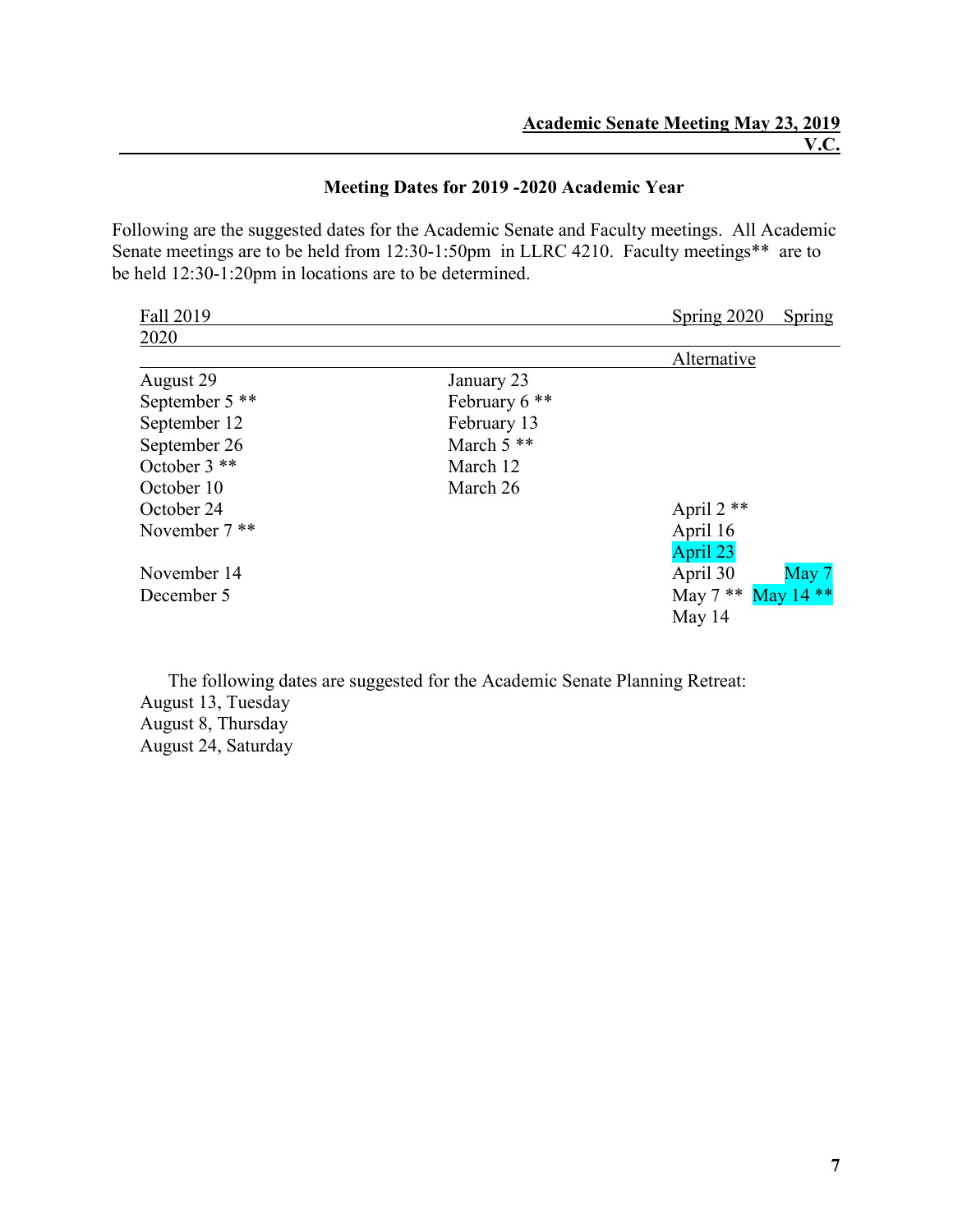### **Director of Information Technology Hiring Committee**

### Administrative Procedure 701.3

- 2.2.4. The Director of Human Resources and the chairperson will develop the recommended committee membership list from the names submitted by constituent group leaders, considering diversity, employees who have knowledge related to the duties of the vacancy, and those who work closely with the position.
	- A minimum of 6 members selected from the Vice-President,  $2.2.4.1$ Management/Supervisory/Confidential, Faculty, Classified, and Student groups.
- $2.2.4.2.$ EDUCATIONAL ADMINISTRATOR POSITIONS: When possible, a minimum of 1 from each of the constituent groups and the balance from all groups depending on the nature of the position.

#### **Academic Senate Meeting May 23, 2019 V.E**

### **Academic Senate Election Results**

Academic Senate elections were held in the Library and electronically (via ElectionBuddy Inc.) on May 14 - 15, 2019. The results are as follows:

● Approval of changes to the Academic Senate Constitution

• 2019-2021 senate terms for Rodney Grisanti and Rhea Hollis representing the full time faculty

• 2019-2021 senate term for Taylor Canon representing part time faculty

Recommendation to *accept* these election results.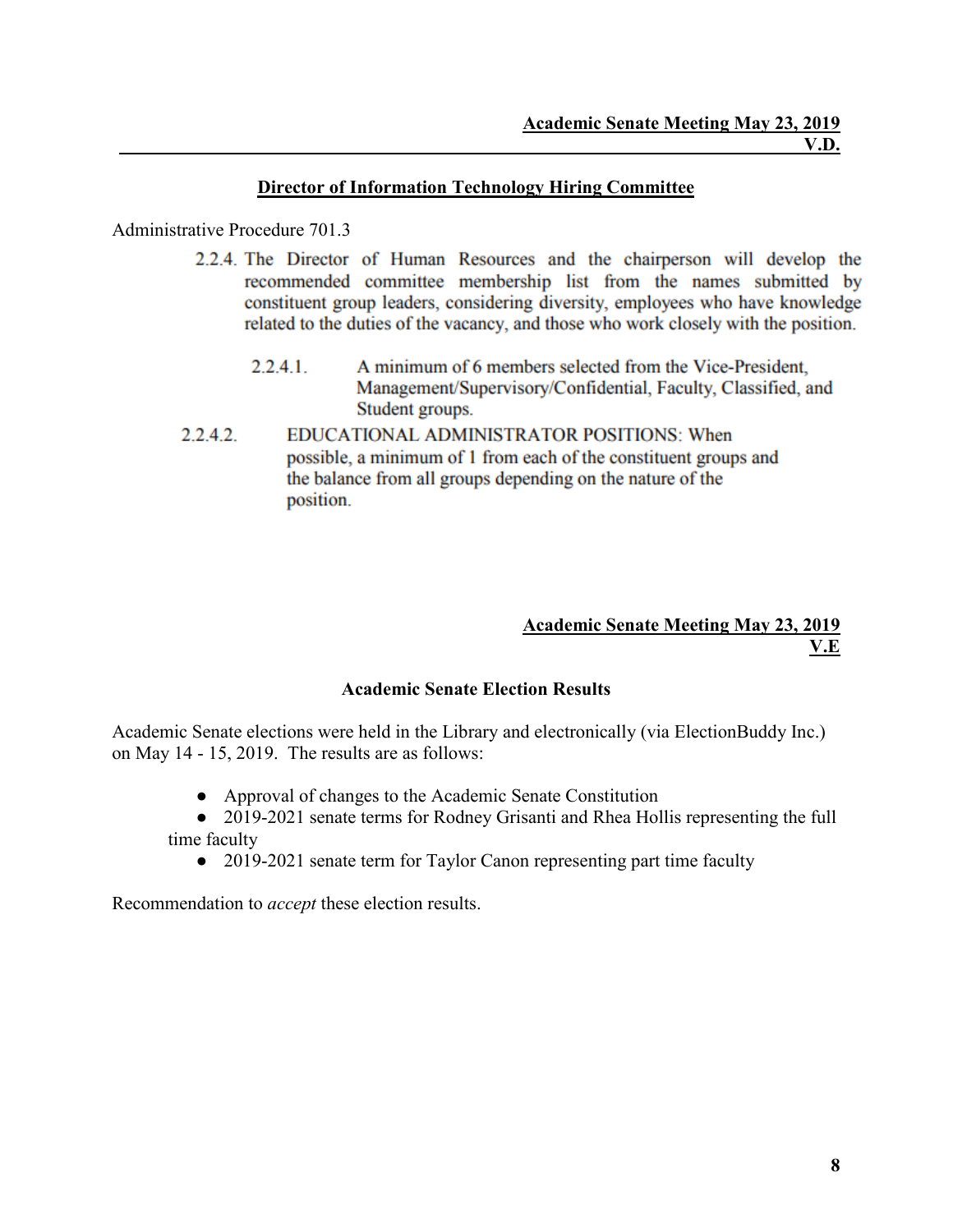### **Academic Senate Meeting May 23, 2019 VI.A**

### **Student Equity Plan and Executive Summary**

*Information from Academic Senate Agenda Packet from May 9, 2019*

A memorandum from the Chancellor's Office (February 13, 2019) outlined various tasks and reports due between April and June of this year, including our *Equity Plan*. It reads in part:

As a condition of receiving allocations under the Student Equity and Achievement Program, and to effectively meet local *Vision* goals, each college must submit board-approved Student Equity Plan every three years. The plan is due to the Chancellor's Office by June 30, 2019. The template was released in January as a Word document and will be available in March in a fillable electronic format. Using baseline metrics pre-calculated and pre-populated in the electronic plan template, colleges will identify goals and activities designed to close gaps for disparately-impacted equity populations.

During the planning process, it is critical that districts discuss the impacts of "at-scale" implementation of Guided Pathways on the disparately-impacted equity populations. Further, the planning process should involve the college's business officials, because it should represent a foundational document for the development of annual budgets.

The *Student Equity Plan and Executive Summary for 2019-2022* can be found here:

• https://drive.google.com/file/d/1ItZ9OmT5xbpqJLmSBROJI\_aoss1Zinjs/view?us [p=sharing](https://drive.google.com/file/d/1ItZ9QmT5xbpqJLmSBROJI_aoss1Zinjs/view?usp=sharing)

### **Academic Senate Meeting May 23, 2019 VI.B.**

### **Goal #1 Constitution / Bylaw Revision**

The Academic Senate Constitution was unanimously approved by a vote of the faculty during the election held May 14-15, 2019:

[https://drive.google.com/file/d/1WxpPZaNv04cwZH02aIFOwBRIdHpsO\\_Q\\_/view?usp=sharing](https://drive.google.com/file/d/1WxpPZaNv04cwZH02aIFOwBRIdHpsO_Q_/view?usp=sharing)

No additional information, suggestions, etc. have been received to the draft Bylaws (dated 5/1.2019). Only Article I needs additional discussion:

 $\bullet$  S ection 1: Full-Time Faculty Representation and

 $\bullet$  S ection 2: Part-Time Faculty Representation

This is the current draft (dated 5/1/2019) and a "clean" draft of the Bylaws will be provided at the meeting:

[https://drive.google.com/file/d/186JL3w\\_0W1cGGO89JSsIuwyZWKpunUZl/view?usp=sharing](https://drive.google.com/file/d/186JL3w_0W1cGGO89JSsIuwyZWKpunUZl/view?usp=sharing)